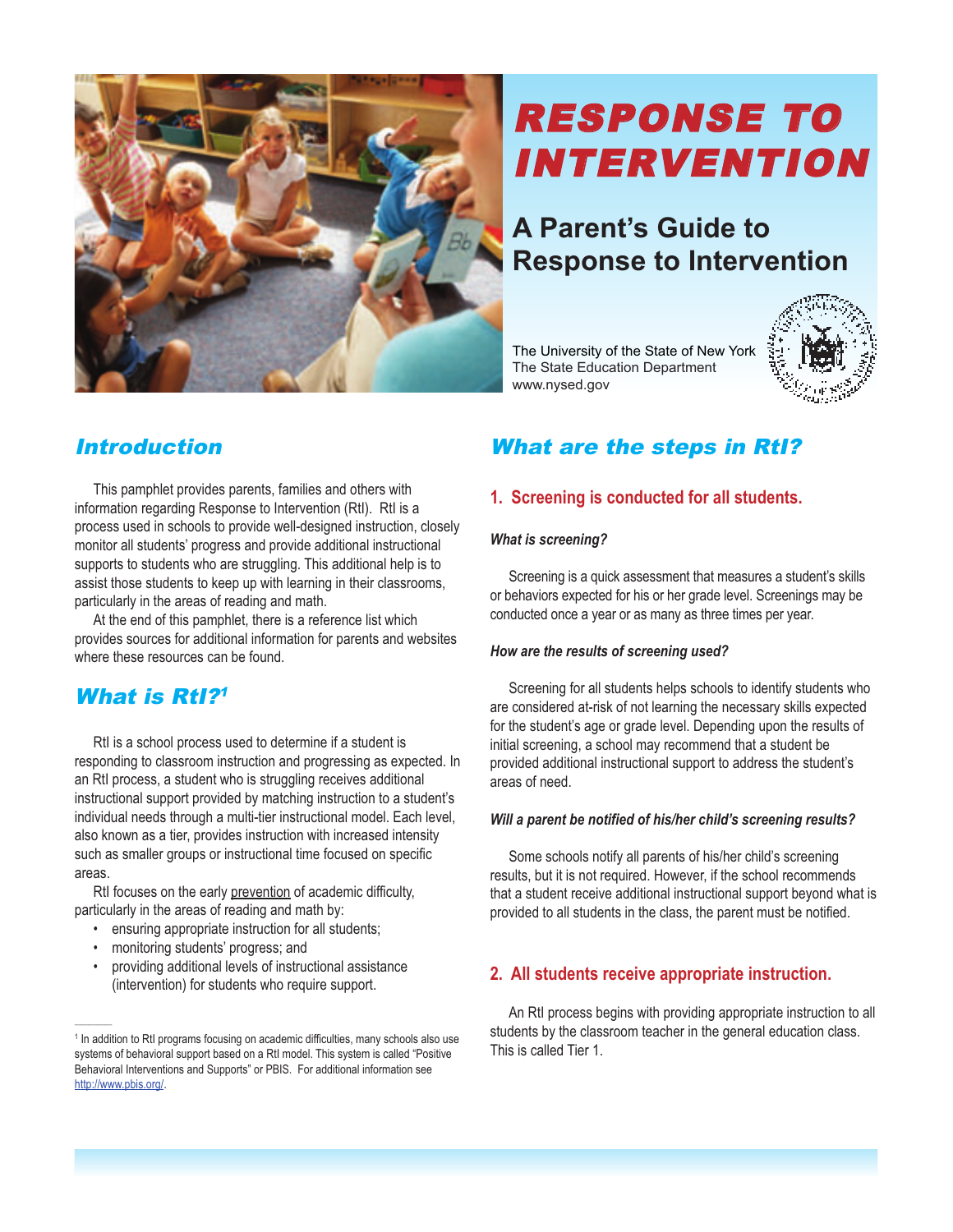## *What is appropriate instruction?*

Appropriate instruction means that the methods and materials a teacher uses are based on research showing that most students will be successful if taught in this manner. Since students learn in different ways, it is important for a teacher to use a variety of effective methods and materials to meet the needs of all students in his/her class.

#### *What is considered appropriate reading instruction?*

Reading instruction should include instruction in the essential elements of reading:

- phonemic awareness: the ability to distinguish the individual sounds of language;
- phonics: the ability to understand letter-sound connections;
- vocabulary development: understanding words to communicate effectively, both orally and in print;
- reading fluency: the ability to read orally with speed, accuracy and vocal expression; and
- reading comprehension: the ability to understand the written words.



## **3. Additional instructional support is provided for students, based upon screening and ongoing measurement of progress.**

#### *How will additional instructional support be provided?*

Students identified through screening as needing additional instructional support, receive assistance designed to meet their needs. This assistance is called targeted intervention. Targeted intervention includes the teaching method or strategy the teacher will use, how often the intervention will be provided and for how long the intervention will be provided.



Within the RtI model, targeted intervention is provided with increasingly intense levels or tiers of support. Increased intensity can mean more time, smaller groups and/or more instruction focused on the specific areas in which the student is having difficulty. Most RtI models provide three tiers of support.

#### *What is Tier 2 Intervention?*

Tier 2 intervention is in addition to the student's regular classroom instruction and may be provided within the classroom or in a separate room. Tier 2 intervention usually means that a student is:

- taught in a small group;
- receiving additional instruction time; and/or
- taught using various instructional methods such as more opportunities for practice and more intensive instruction on difficult concepts.

For example, a student having difficulty reading may receive instruction in a small group (3-5 students) for 30 minutes per day with a reading teacher. This Tier 2 intervention may be provided by a reading or math specialist. During this time, a student's progress will be measured regularly (monitored) to see if the intervention is meeting his/her needs.

#### *What is Tier 3 intervention?*

For students who are still not progressing with Tier 2 intervention, Tier 3 intervention may be provided. Instruction at this level may be more frequent, smaller group and/or for a longer period of time than that provided in Tiers 1 or 2. Tier 3 may utilize materials or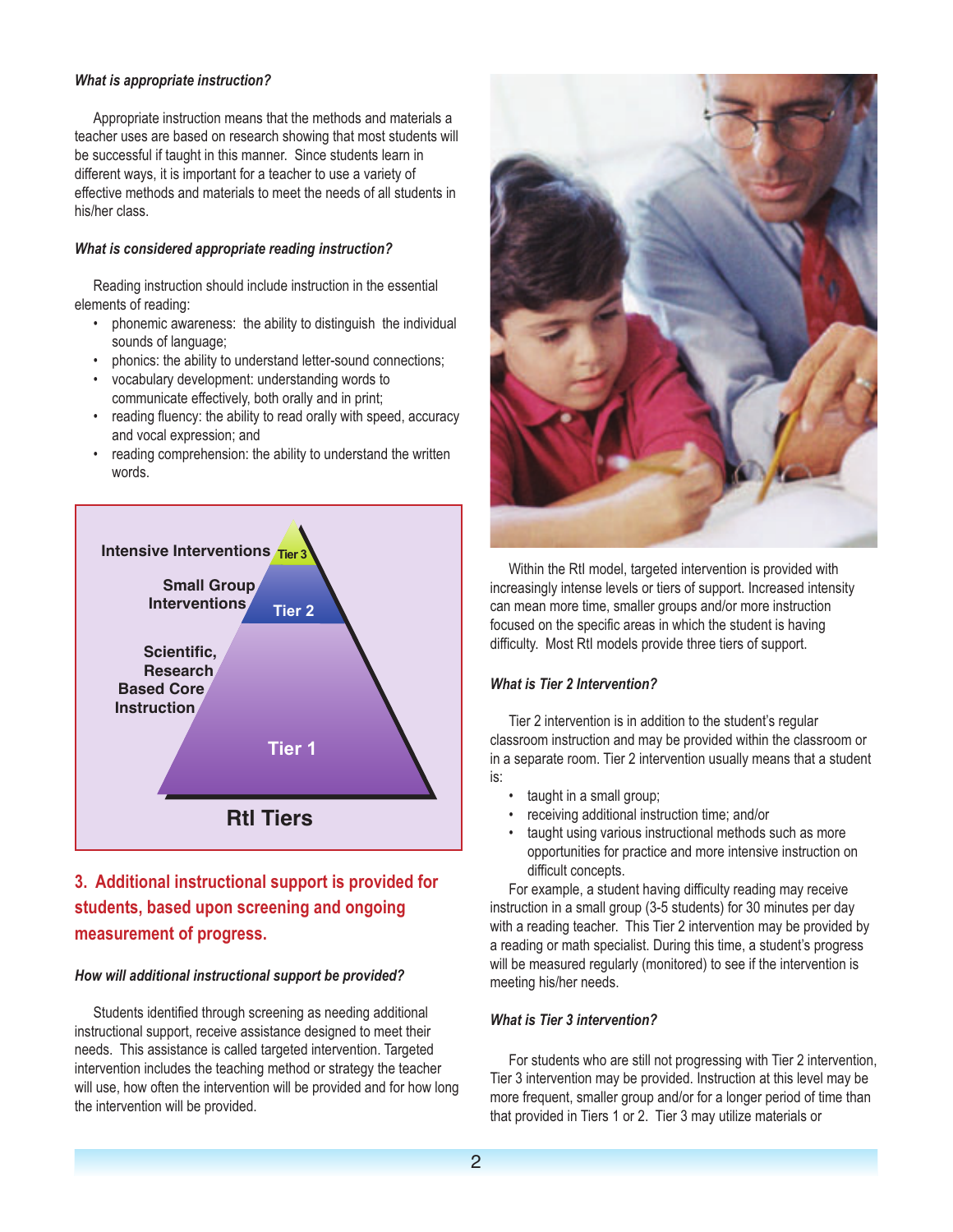programs which focus specifically on skills with which the student may be having difficulty.

## **4. Who determines the level of support (Tiers 1, 2, 3) for each student?**

If a student is identified as needing instructional support, a team may meet to review information from the student's classroom work, screenings, and State and district-wide assessments. This team typically includes the student's classroom teacher(s), the parent(s) and other staff such as a reading teacher and school psychologist. The team will recommend what type of instructional support the student needs and how often and for how long the instructional support will be provided. The team will also decide on how often the student's progress will be monitored to determine if he/she is responding to the instructional support.

## **5. What is progress monitoring?**

Progress monitoring involves a frequent assessment of a student's performance in specific skill areas. Progress monitoring is used to determine whether the specific instructional support is working and to provide information to the student's teacher on how to adjust instruction to meet the student's needs.



#### *How often does progress monitoring occur?*

How often a student's progress should be monitored will vary by school, the level of intervention and by the individual student's needs. In many cases, schools will monitor individual student progress once every other week or as frequently as every week. Many schools that use an RtI process will chart the student's progress on a graph to see if progress is being made. This will help identify where there is a gap between how the student is performing and what is expected of other students of the same age or grade.

Progress monitoring also helps school staff know if the instructional support that is being provided needs to be changed.

## **6. What information will parents receive in the RtI process?**

Parents should receive screening results from the school, as well as regular updates on his/her child's progress in the classroom. However, schools must make progress monitoring information available to parents of students receiving Tier 2 or 3 levels of intervention.

Parents of students requiring Tier 2 or 3 support must be provided with information describing the:

- amount and type of student performance data that will be collected and the general education services that will be provided;
- strategies for increasing the student's rate of learning; and
- parents' right to request an evaluation for special education programs and/or services.

Each parent of a student participating in an RtI process is encouraged to meet regularly with teachers and school staff who are providing instructional support to the student in order to review the student's progress.

Teachers may ask a parent to help support the student's progress in a number of ways. They may ask that the parent read to his/her child, have him or her read to you and/or engage in other activities that promote positive growth in skills.

## *What if a student is not making progress even when provided with the most intense interventions at Tier 3?*

There is a small percentage of students who do not make the expected progress and who may require further evaluation to determine other reasons for the lack of progress. Whenever there is concern that the student might have a disability affecting his/her ability to progress, the school will seek the parent's consent to conduct an individual evaluation to determine if the student needs special education services. The information gathered through the RtI process will be considered as part of this evaluation.

If, at any time, a parent thinks that his/her child may have a disability, the parent should make a written request to the school to have the student evaluated for special education services. This written request could be given to the student's teacher, the school's special education office or the building principal.